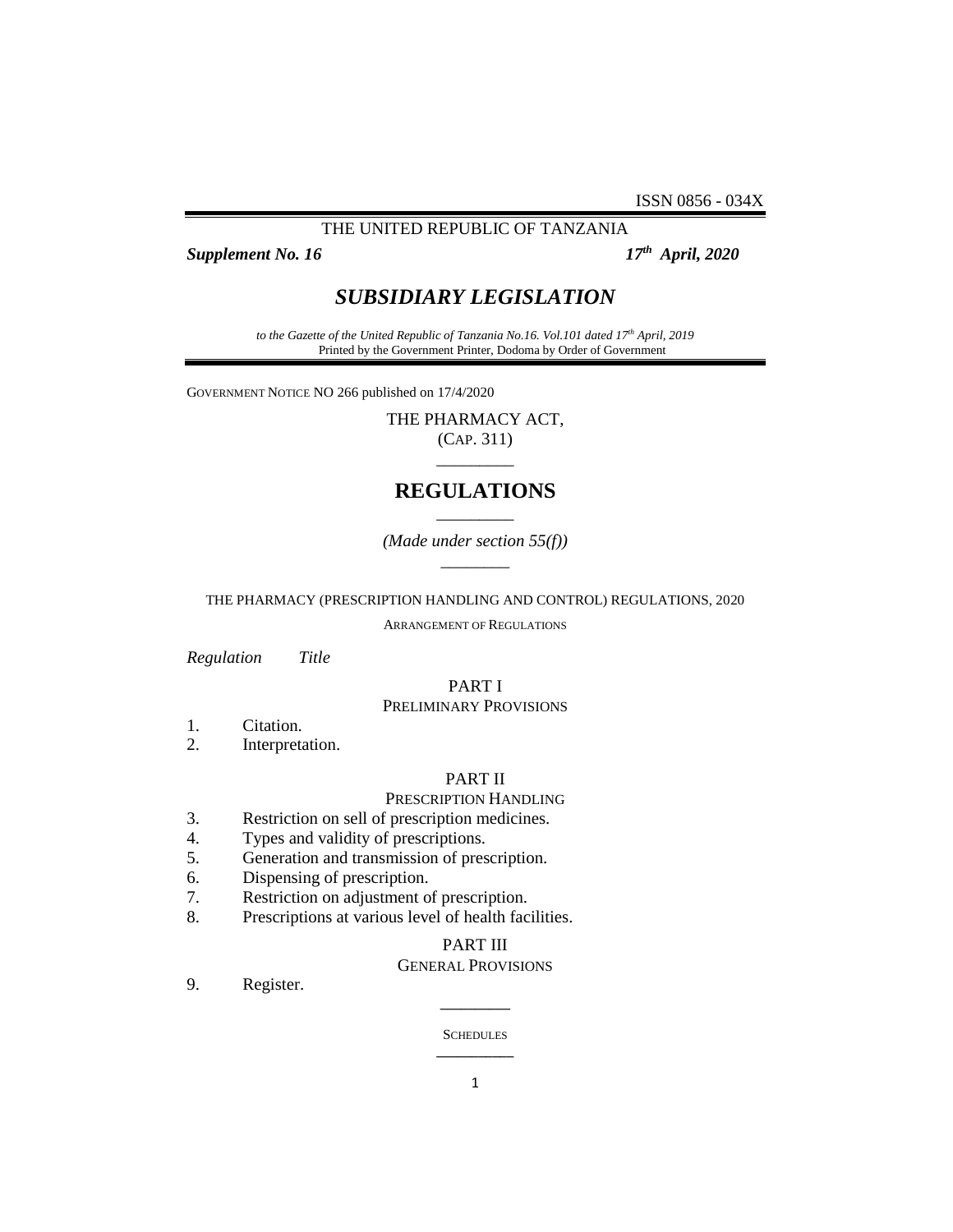THE PHARMACY ACT, (CAP. 311)

# **REGULATIONS**  $\overline{\phantom{a}}$

*(Made under section 55(f))* \_\_\_\_\_\_\_\_\_

THE PHARMACY (PRESCRIPTION HANDLING AND CONTROL) REGULATIONS, 2020

# PART I PRELIMINARY PROVISIONS

| Citation       | 1. These Regulations may be cited as the Pharmacy<br>(Prescription Handling and Control) Regulations, 2020.                                                                                                                |  |  |
|----------------|----------------------------------------------------------------------------------------------------------------------------------------------------------------------------------------------------------------------------|--|--|
| Interpretation | In these Regulations, unless the context requires<br>2.<br>otherwise-                                                                                                                                                      |  |  |
| Cap.311        | "Act" means the Pharmacy Act;                                                                                                                                                                                              |  |  |
| Cap.219        | "controlled drug or controlled medicine" means a narcotic drug,<br>psychotropic substance or precursor as listed under the<br>Tanzania Medicine and Drugs Act;                                                             |  |  |
|                | "Council" means the Pharmacy Council established under section<br>3 of the Act:                                                                                                                                            |  |  |
|                | "dispense" has the same meaning as ascribed to it under the Act;<br>"dispenser" means a pharmacist, pharmaceutical technician,<br>pharmaceutical assistant<br>medicine<br>or or<br>dispenser<br>recognized by the Council; |  |  |
|                | "electronic prescription" means a prescription that is generated<br>electronically;                                                                                                                                        |  |  |
| Cap.152        | "medical practitioner" has the same meaning as ascribed to it<br>under the Medical, Dental<br>and Allied<br>Health<br>Professionals Act:                                                                                   |  |  |
|                | "Minister" means the Minister for the time being responsible for<br>matters relating to health services;                                                                                                                   |  |  |
|                | "pharmaceutical personnel" means a speciality pharmacist,<br>pharmacist, pharmaceutical technician, pharmaceutical<br>assistant or dispenser recognized by the Council;                                                    |  |  |
|                | "pharmacist" means a person registered under section 16 of the<br>Act;                                                                                                                                                     |  |  |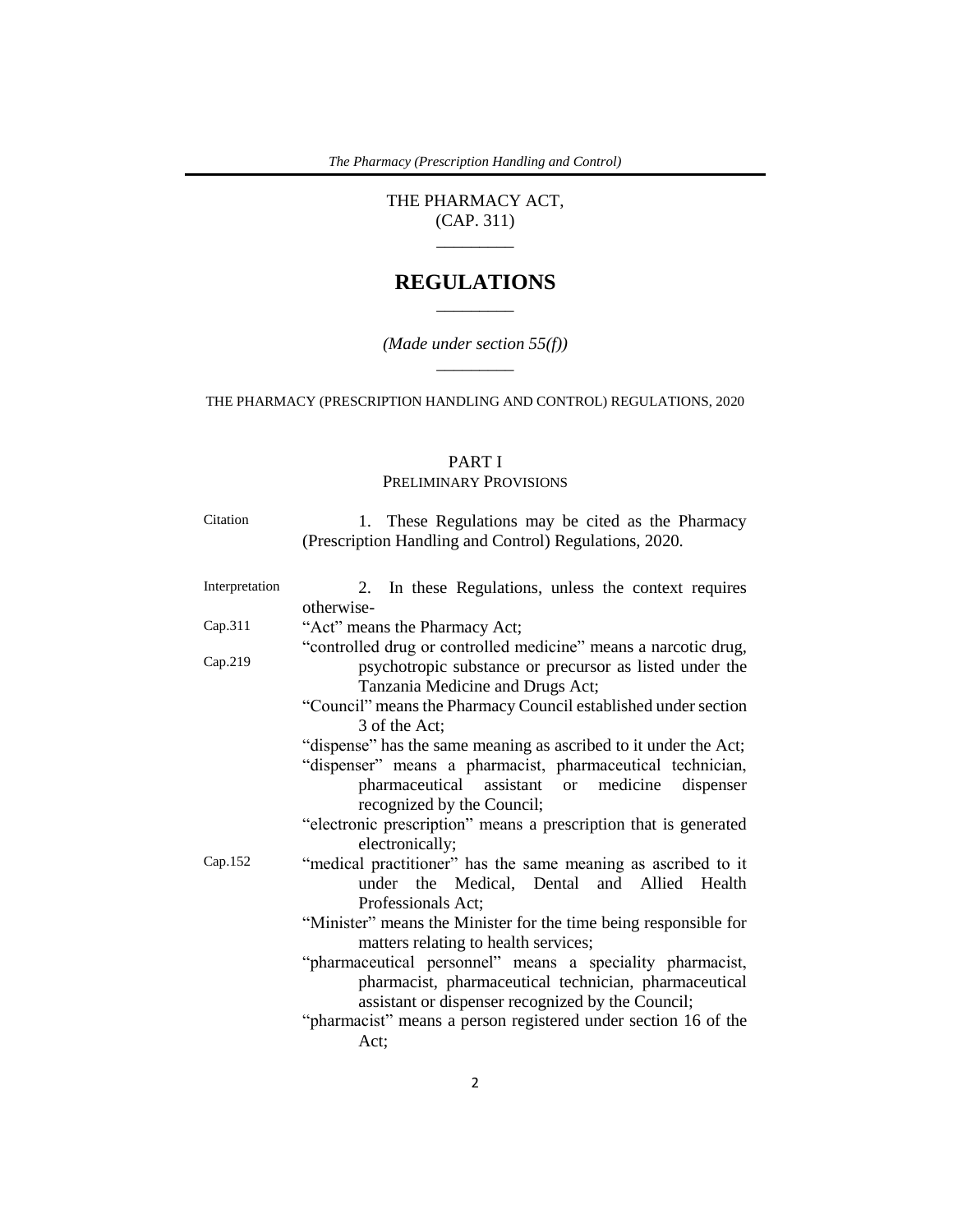"pharmacy" has the same meaning as ascribed to it under the Act; "prescriber" means a medical and allied health practitioner;

"prescription medicine" has the same meaning as ascribed to it under the Act;

- "prescription" has the same meaning as ascribed to it under the Act; and
- "transmission" means the process where the prescription is sent by the prescriber to a pharmacy.

### PART II

#### PRESCRIPTION HANDLING

Restriction on sell of prescription medicines

3.-(1) A person shall not sell by retail or dispense prescription medicines unless the buyer produces a valid prescription issued in accordance with these Regulations.

(2) A person who contravenes subregulation (1) commits and offence and on conviction shall be liable to a fine of not less than five hundred thousand shillings but not exceeding five million shillings or imprisonment for term not exceeding twelve months or to both.

Types and validity of prescriptions

4.-(1) The prescription under these Regulations may be generated manually or electronically.

(2) A prescription under subregulation (1) shall be in a manner set out in the First Schedule and contain the following particulars:

- (a) serial number;
- (b) name, level, registration number and address of health facility;
- (c) day, month and year of prescription generation;
- (d) name, age, sex, body weight and physical address of patient;
- (e) disease code, where applicable;
- (f) generic name of medicine (unless there is a clinical or safety reason for a particular brand in which the brand name should be specified), dosage form, strength and dosage;
- (g) prescriber name, designation, registration and telephone number, signature and stamp;
- (h) period of supply, refill (if any); and
- (i) any other dispensing conditions as the prescriber may specify.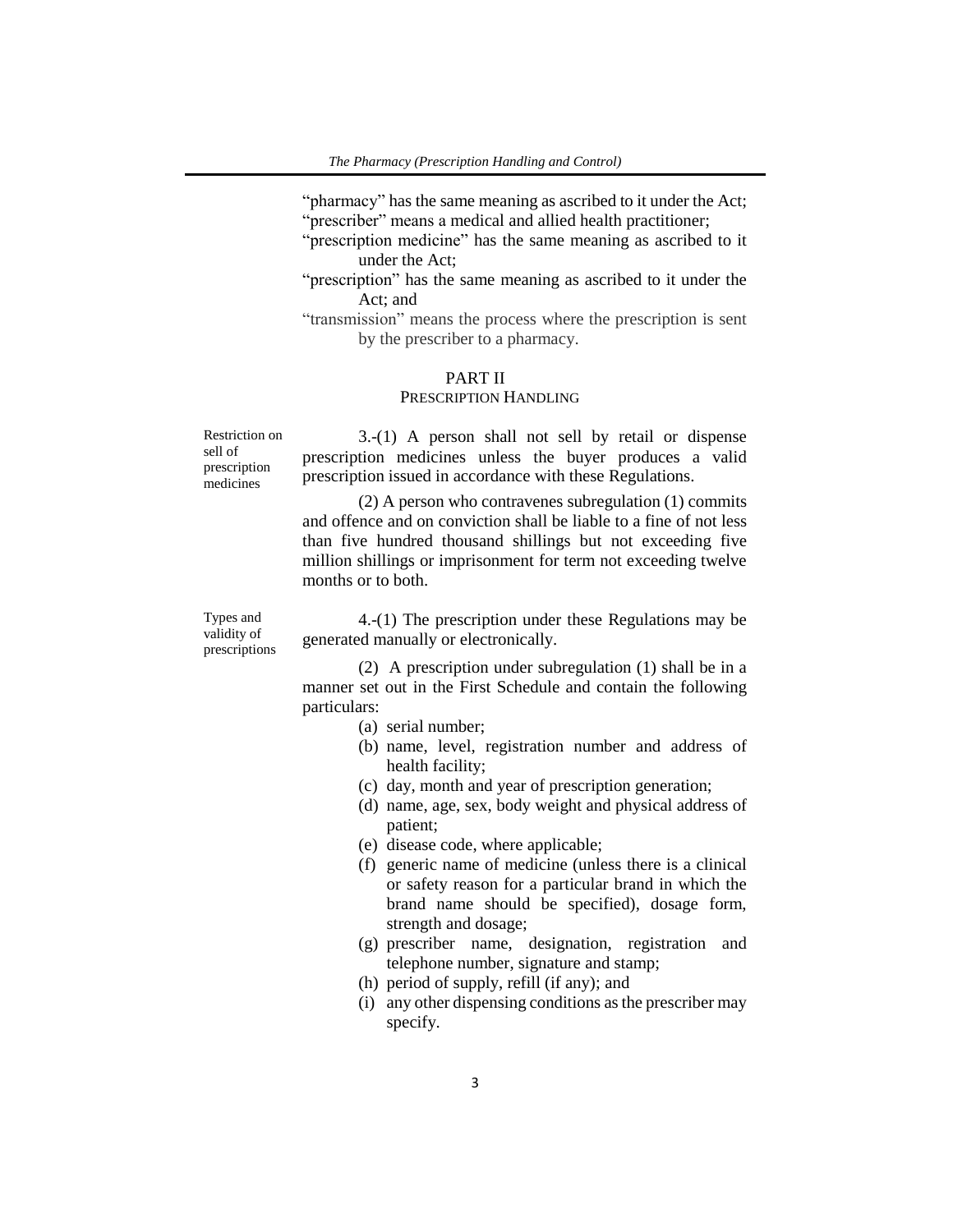(3) A prescription shall be valid for a period of seven days from the date of generation.

(4) Notwithstanding the provisions of subregulation (3), a prescription shall be valid for one hundred and eighty days if such prescription contains refills for clinically stable patients which have been monitored for some time.

(5) A refill under subregulation (4) shall not be permitted for controlled drugs.

Generation and transmission of prescription

- 5.-(1) A prescriber shall, in generating a prescription-
- (a) adhere to good prescribing standards and scope of practices;
- (b) comply with standard treatment guidelines, national and international approved clinical guidelines or protocols;
- (c) observe expert opinions and current available evidence;
- (d) comply with essential medicines list per facility level;
- (e) comply with regulations for scheduling of medicines and directives that guides prescribing practices for controlled drugs; and
- (f) ensure that prescription is written in English or Swahili, legible and dully filled in.
- (2) A prescriber shall, in transmitting a prescription, ensure that-
	- (a) each prescription is in triplicate;
	- (b) each prescription transmitted originates from the prescriber;
	- (c) the process of transmitting prescription maintains patient confidentiality; and
	- (d) the patient has a choice of pharmacy where the prescription is to be filled.

(3) A prescriber who contravenes the provisions of this regulation commits a professional misconduct and shall be dealt with in accordance with the procedures stipulated in the Act.

Dispensing of prescription

6.-(1) A dispenser shall, in dispensing a prescription-

- (a) authenticate prescription and validity of a prescriber before dispensation;
- (b) adhere to the good dispensing procedures;
- (c) not dispense drugs on illegible or invalid prescriptions;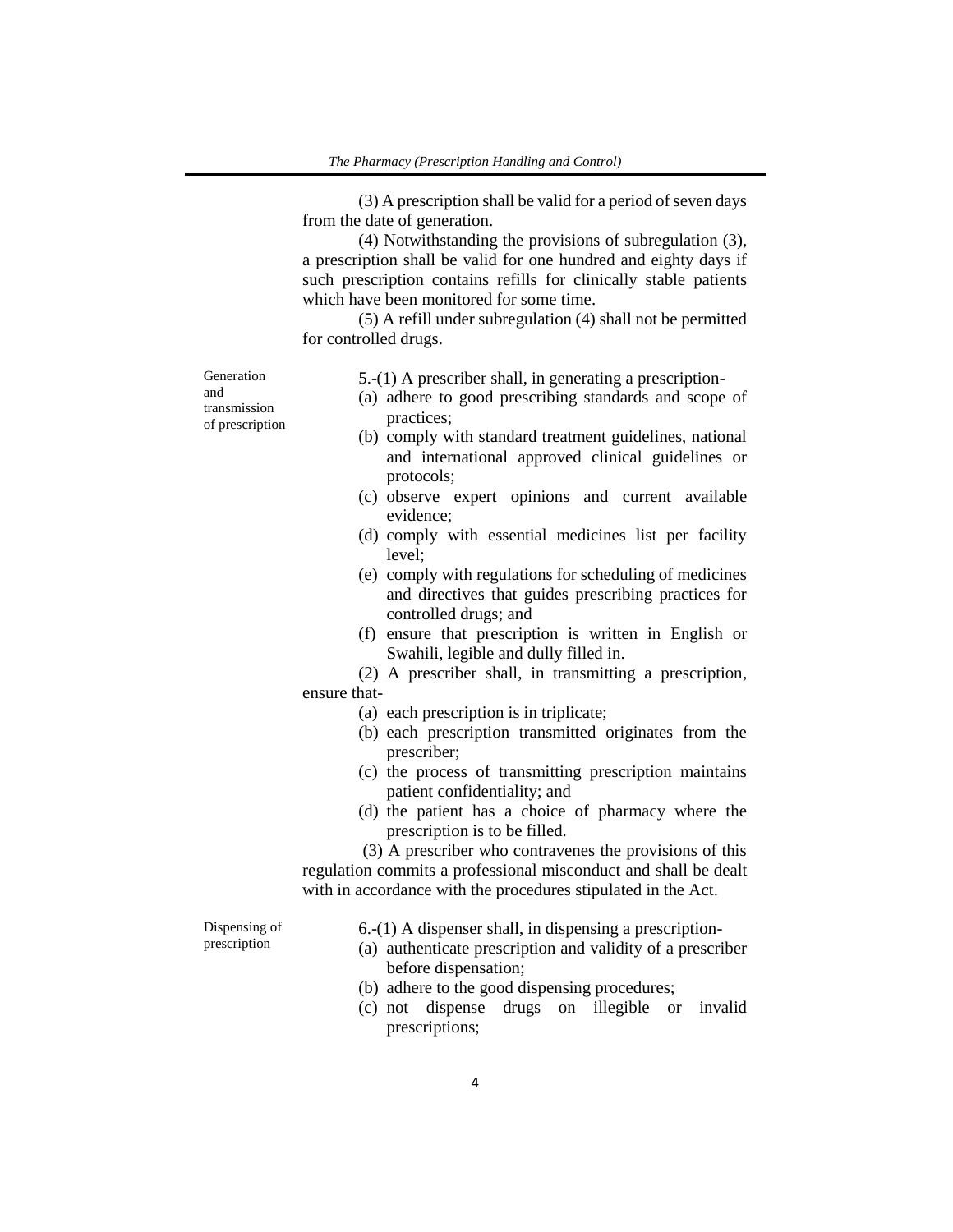- (d) consult with a prescriber when there are discrepancies, need of correction, adjustment, change of medicines or confirmation;
- (e) ensure that such prescription is dully filled in and signed by all parties;
- (f) retain original and second copy of a handwritten prescription when all medications are fulfilled in a prescription and handle third copy to the patient.
- (2) Without prejudice to the provisions of subregulation (1), prescriptions for controlled drugs shall-
	- (a) contain only one type of drug;
		- (b) be completely written in the prescriber's hand writing;
		- (c) contain quantity of medicine or substances in both words and figures;
		- (d) be handled pursuant to the Drug Control and Enforcement Act and Tanzania Medicine and Medical Devices Act; and
		- (e) be counter signed by a patient or *bonafide* representative during dispensing process.

(3) For purpose of ensuring safety and welfare of patient, a dispenser may dispense part fills.

(4) A dispenser who contravenes the provisions of this regulation commits a professional misconduct and shall be dealt with in accordance with the procedures stipulated in the Act.

Restriction on adjustment of prescription

7.-(1) A person shall not adjust prescription unless that person is a pharmacist and has consulted with the prescriber.

(2) Any adjustment in subregulation (1) shall be for purposes of-

- (a) improving adherence of the medication;
- (b) managing interaction between drugs;
- (c) ensuring that the dosage is right based on clinical parameters; and
- (d) preventing serious damage to health.
- (3) Adjustment under this regulation shall-
- (a) be completed by dully filled in form set out in the Second Schedule; and
- (b) restricted to the following:
	- (i) change the formulation of a medication;
	- (ii) substituting different brands of the same generic medicines;

Cap.59 Cap. 219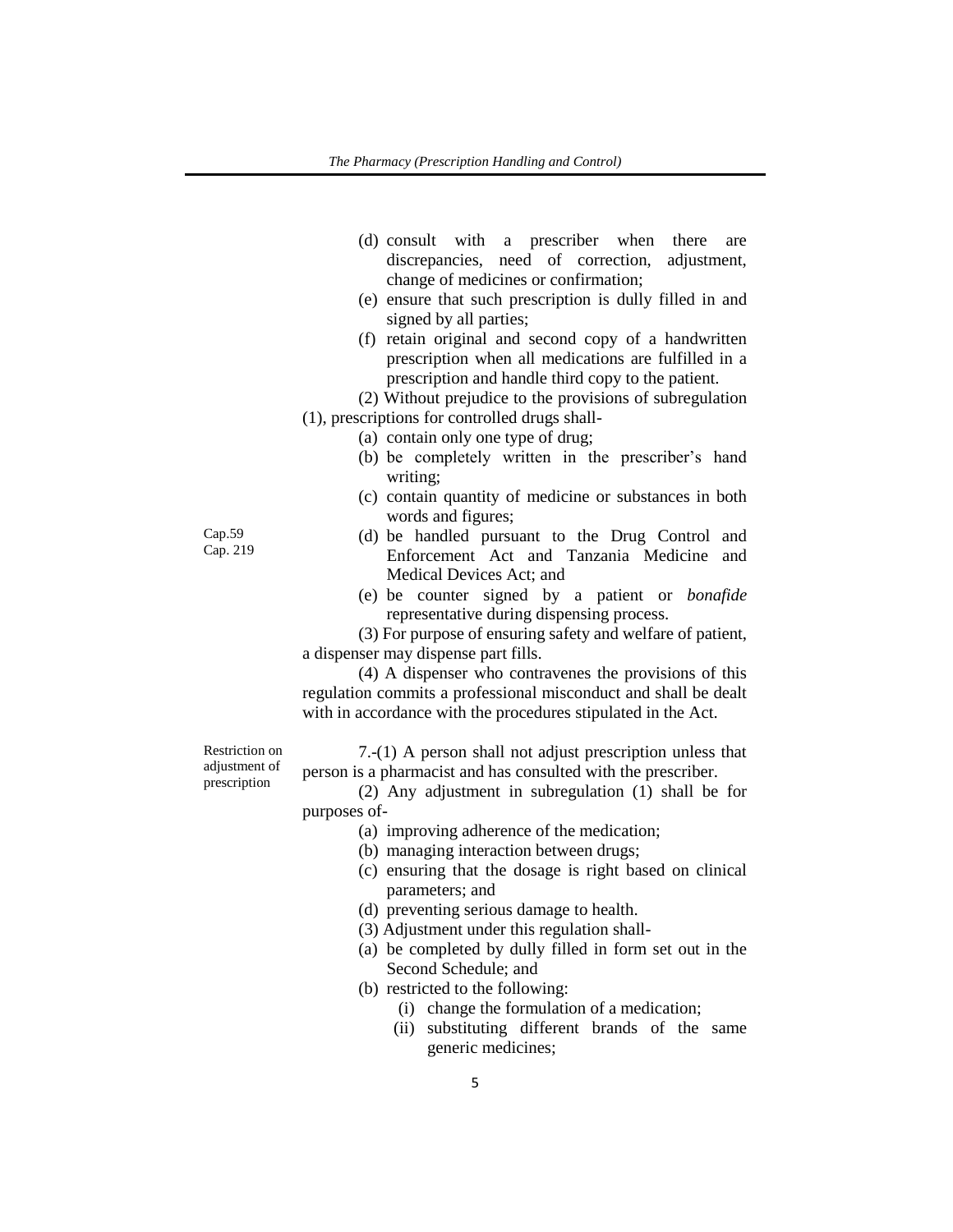- (iii) modify the regimen by adjusting the frequency or time of day the medication should be taken;
- (iv) adjust the quantity to facilitate the management of medications;
- (v) change the dose to reach a therapeutic target or reduce adverse effects; and
- (vi) change or remove of medication when necessary within the health facility only.

(4) A person who contravenes the provisions of this regulation commits a professional misconduct and shall be dealt with in accordance with the procedures stipulated in the Act.

Prescriptions at various level of health facilities

8.-(1) For the purpose of controlling and monitoring the use of prescriptions, health facilities shall have different colors of prescription depending on the level of the facility as follows-

- (a) white for tertiary level health facilities;
- (b) yellow for secondary level health facilities;
- (c) blue primary level health facilities; and
- (d) any other category as the Council may determine.

(2) A person who contravenes the provisions of this regulation commits an offence and shall, upon conviction, be liable to a fine of not less than two million shillings but not more than ten million shillings or to imprisonment for a term of not less than twelve months or to both.

#### PART III

#### GENERAL PROVISIONS

Register 9.-(1) Every pharmacy shall keep and maintain a prescription register which shall contain the following information-

- (a) date on which the medicine was dispensed;
- (b) name, strength, dosage form, the quantity supplied and batch number;
- (c) name and address of the person to whom the medicine was supplied;
- (d) name, address, registration number and authenticity of a prescriber; and
- (e) name and address of a prescribing health facility and prescription number.

(2) Prescription register may be in a paper based or electronic form, and shall be in serial number for reference.

(3) A person who contravenes the provisions of this regulation commits an offence and shall, upon conviction, be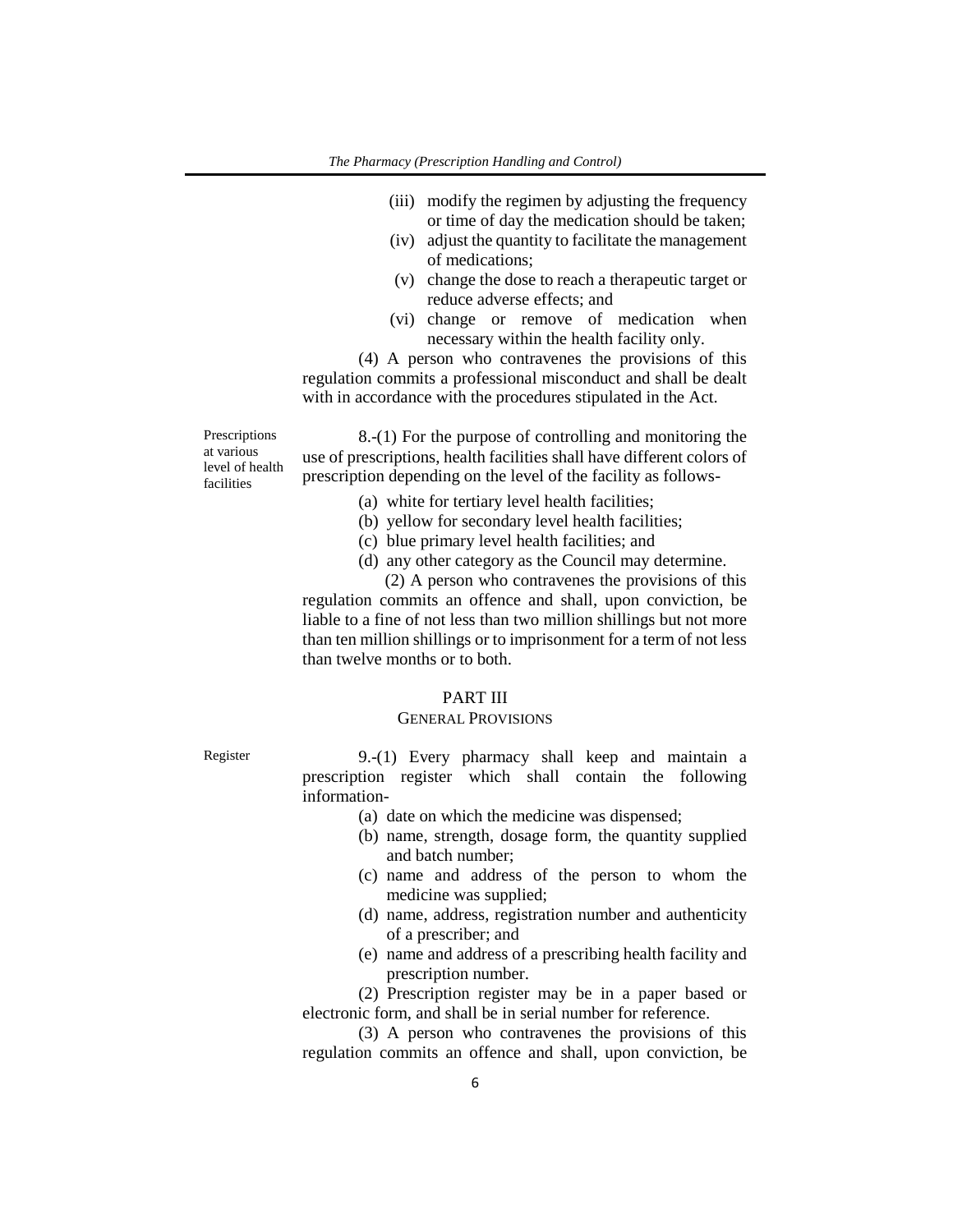liable to a fine of not less than one million shillings but not more than ten million shillings or to imprisonment for a term of not less than six months or to both.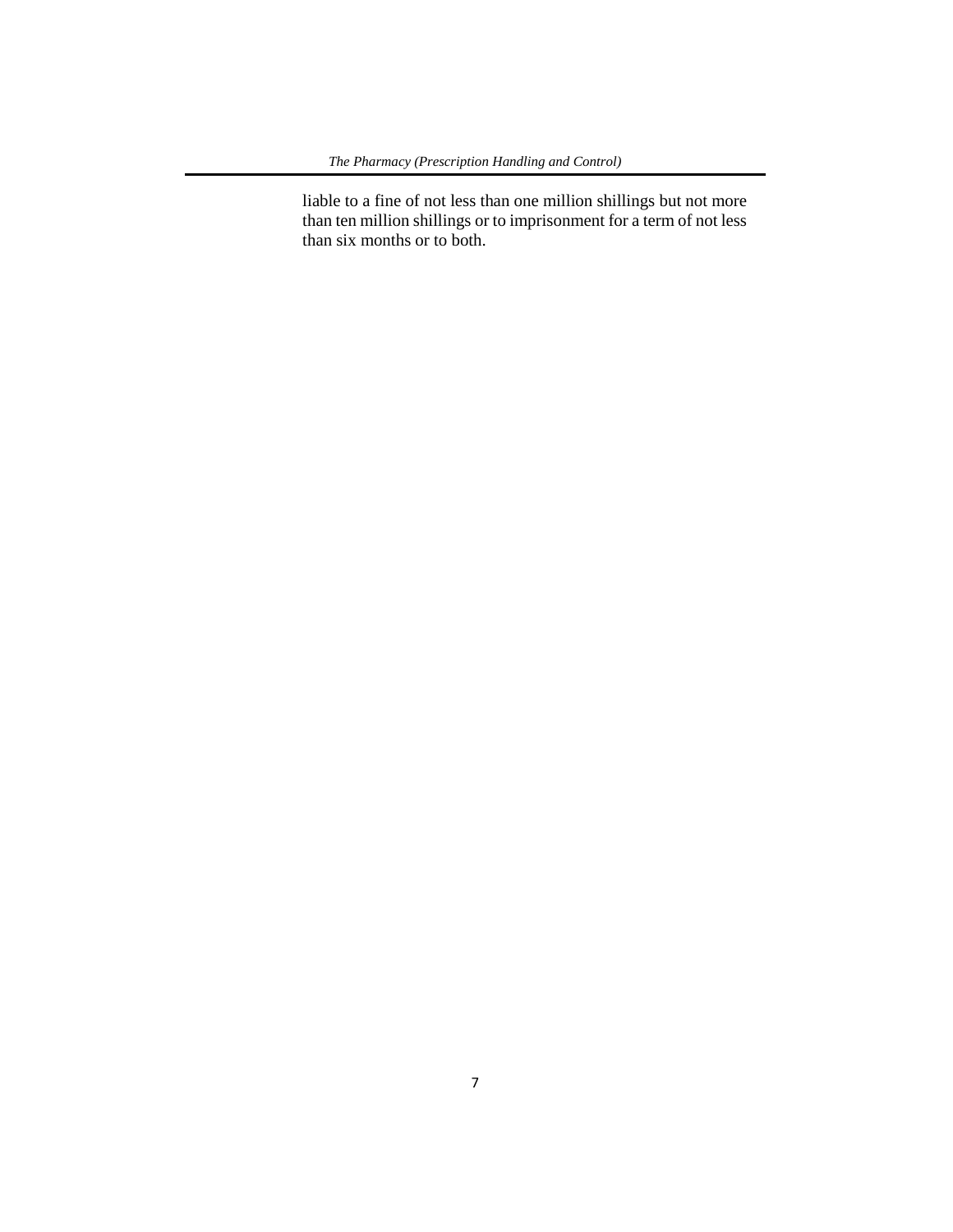## FIRST SCHEDULE

(Made under regulation  $(4(2))$ 

## PHARMACY COUNCIL



| Serial No.                                                     |             |                        |  |
|----------------------------------------------------------------|-------------|------------------------|--|
| NAME AND ADDRESS OF AN INSTITUTION                             |             |                        |  |
|                                                                |             |                        |  |
|                                                                |             |                        |  |
|                                                                |             |                        |  |
| A. PATIENT INFORMATION                                         |             |                        |  |
|                                                                |             |                        |  |
|                                                                |             |                        |  |
| Brief Diagnosis or Disease Code (if applicable):<br>$R_{\leq}$ |             |                        |  |
|                                                                |             |                        |  |
| No.                                                            |             |                        |  |
| B. DRUGS PRESCRIBED (generic name, dosage form, strength and   |             | <b>DRUGS DISPENSED</b> |  |
| dosage)                                                        | <b>TICK</b> | <b>OUANTIT</b>         |  |
|                                                                |             | Y                      |  |
|                                                                |             |                        |  |
|                                                                |             |                        |  |
|                                                                |             |                        |  |
|                                                                |             |                        |  |
|                                                                |             |                        |  |
|                                                                |             |                        |  |
|                                                                |             |                        |  |
|                                                                |             |                        |  |
| C. PRESCRIBER INFORMATION                                      |             |                        |  |
|                                                                |             |                        |  |
|                                                                |             |                        |  |
|                                                                |             |                        |  |
|                                                                |             |                        |  |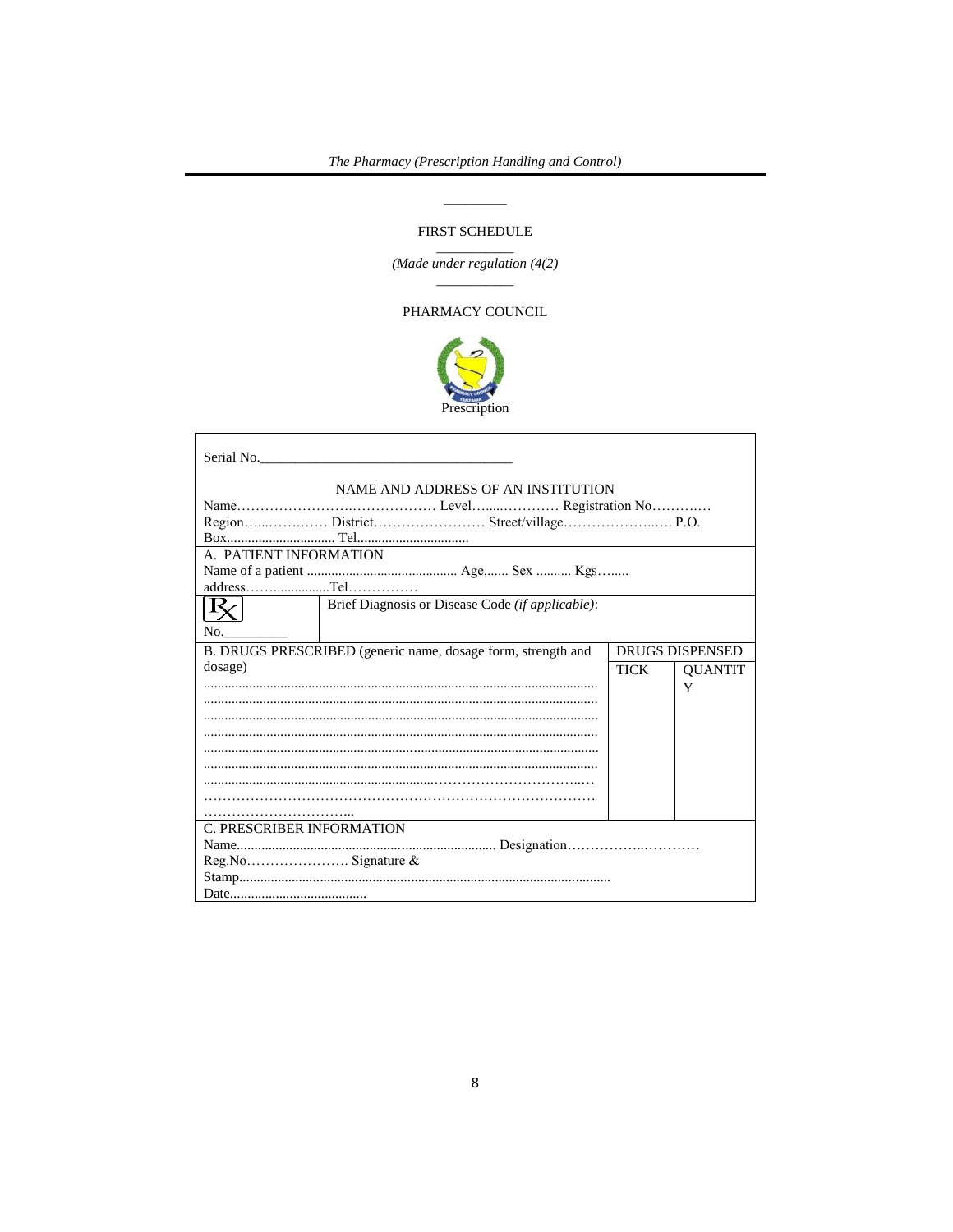*The Pharmacy (Prescription Handling and Control)*

|                                                                            | <b>D. DISPENSER INFORMATION</b>  |          |          |      |
|----------------------------------------------------------------------------|----------------------------------|----------|----------|------|
| Within the health Facility $($ $)$ Tick                                    |                                  |          |          |      |
| Remarks (if any) ie. prescription                                          |                                  |          |          |      |
|                                                                            |                                  |          |          |      |
| 1. Name Designation Reg.No Signature                                       |                                  |          |          |      |
| $Tel, \ldots, \ldots, \ldots, \text{Date}, \ldots, \ldots, \ldots, \ldots$ |                                  |          |          |      |
| Community Pharmacies or ADDOs () Tick                                      |                                  |          |          |      |
| Remarks (if any) ie. prescription                                          |                                  |          |          |      |
|                                                                            |                                  |          |          |      |
|                                                                            |                                  |          |          |      |
|                                                                            |                                  |          |          |      |
|                                                                            |                                  |          |          |      |
|                                                                            |                                  |          |          |      |
|                                                                            |                                  |          |          |      |
| E. AUTHENTIFICATION OF MEDICINES DISPENSED TO PATIENT                      |                                  |          |          |      |
|                                                                            |                                  |          |          |      |
|                                                                            |                                  |          |          |      |
| $F_{\rm c}$                                                                | Dates for subsequent refills and | $D1$     | $D2$     | $D3$ |
| <b>REFILLS</b>                                                             | quantity                         | $\cdots$ | $\cdots$ | .    |
|                                                                            | Name of Health Facility or       |          |          |      |
|                                                                            | Pharmacy                         |          |          |      |
|                                                                            | Name of dispenser                |          |          |      |
|                                                                            |                                  |          |          |      |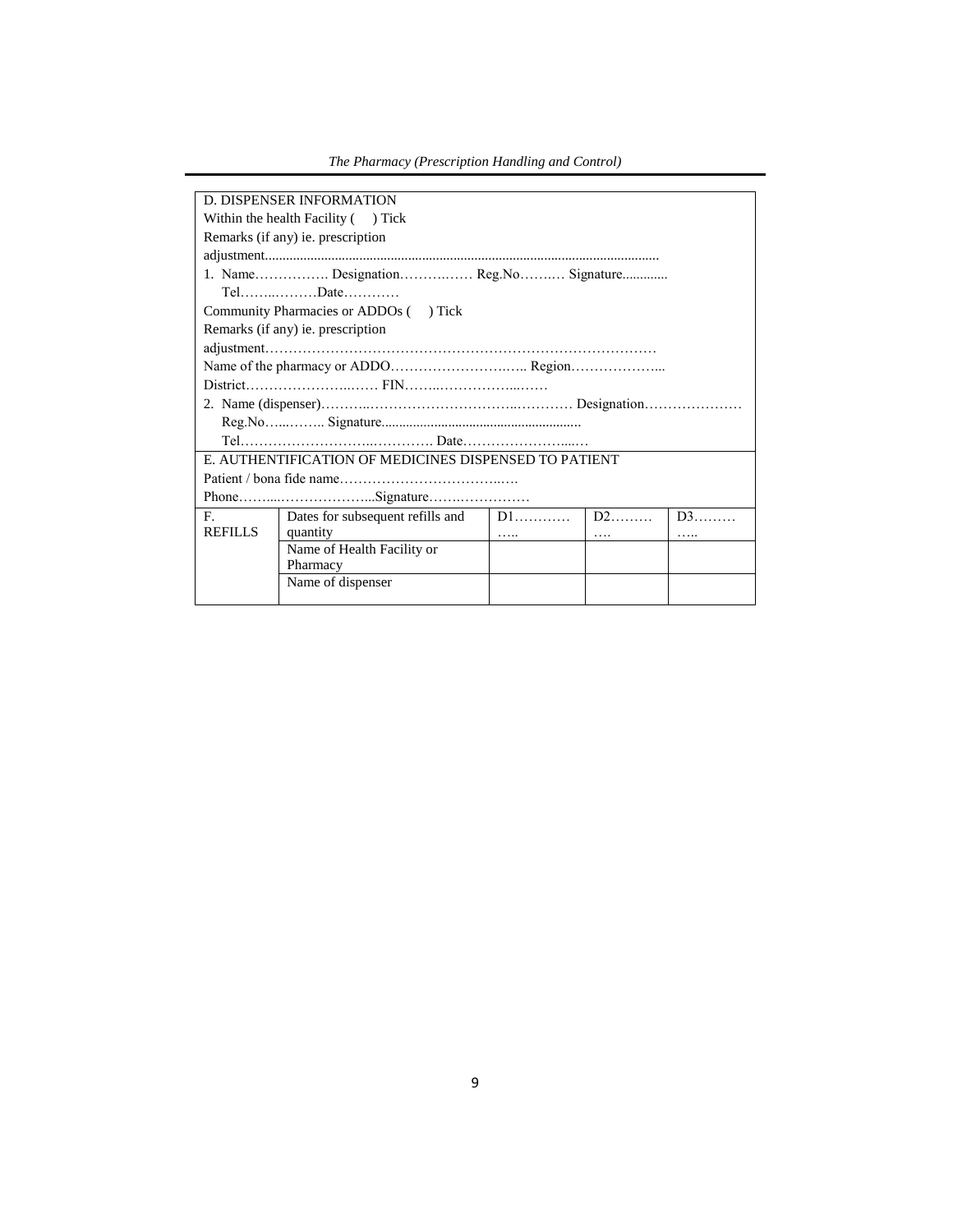*The Pharmacy (Prescription Handling and Control)*

#### SECOND SCHEDULE  $\overline{\phantom{a}}$   $\overline{\phantom{a}}$   $\overline{\phantom{a}}$   $\overline{\phantom{a}}$   $\overline{\phantom{a}}$   $\overline{\phantom{a}}$   $\overline{\phantom{a}}$   $\overline{\phantom{a}}$   $\overline{\phantom{a}}$   $\overline{\phantom{a}}$   $\overline{\phantom{a}}$   $\overline{\phantom{a}}$   $\overline{\phantom{a}}$   $\overline{\phantom{a}}$   $\overline{\phantom{a}}$   $\overline{\phantom{a}}$   $\overline{\phantom{a}}$   $\overline{\phantom{a}}$   $\overline{\$

 $\overline{\phantom{a}}$ 

*(Made under regulation 7(3)(a))*  $\overline{\phantom{a}}$   $\overline{\phantom{a}}$   $\overline{\phantom{a}}$   $\overline{\phantom{a}}$   $\overline{\phantom{a}}$   $\overline{\phantom{a}}$   $\overline{\phantom{a}}$   $\overline{\phantom{a}}$   $\overline{\phantom{a}}$   $\overline{\phantom{a}}$   $\overline{\phantom{a}}$   $\overline{\phantom{a}}$   $\overline{\phantom{a}}$   $\overline{\phantom{a}}$   $\overline{\phantom{a}}$   $\overline{\phantom{a}}$   $\overline{\phantom{a}}$   $\overline{\phantom{a}}$   $\overline{\$ 

## PHARMACY COUNCIL



Prescription adjustment form *(Consultation shall be made between the pharmacist and the prescriber before adjustment by filling in this form)*

| PRESCRIPTION DETAILS                                 |                                                             |  |  |
|------------------------------------------------------|-------------------------------------------------------------|--|--|
| Prescription Serial No Issued by                     |                                                             |  |  |
|                                                      | (prescriber)InstitutionDated                                |  |  |
| MEDICINE (S) SUBJECT TO<br>A.<br><b>ADJUSTIMENT:</b> | <b>B.</b> ADJUSTIMENT GROUNDS: (tick)                       |  |  |
|                                                      | 1. Prescription<br>8. Quantity of a<br>unacceptable<br>drug |  |  |
|                                                      | Formulation<br>9. Route/admini<br>2.                        |  |  |
|                                                      | Potential drug<br>stration<br>3.                            |  |  |
|                                                      | interaction<br>10. Duration of                              |  |  |
|                                                      | 4. Non-Policy or<br>treatment                               |  |  |
|                                                      | formulary<br>11. Allerg                                     |  |  |
|                                                      | Dose<br>.5<br>у                                             |  |  |
|                                                      | <b>12. ADRs</b><br>Frequency<br>6.                          |  |  |
|                                                      | Substitute brand<br>7 <sub>1</sub><br>13. Drug choice       |  |  |
|                                                      | 14. Other                                                   |  |  |
| <b>CONSULTATION WITH A PRESCRIBER</b><br>C.          |                                                             |  |  |
| (Mode of consultation)                               |                                                             |  |  |
| 1. Phone<br>2. Writing                               | 4. Other (mention)<br>Email                                 |  |  |
|                                                      |                                                             |  |  |
|                                                      |                                                             |  |  |